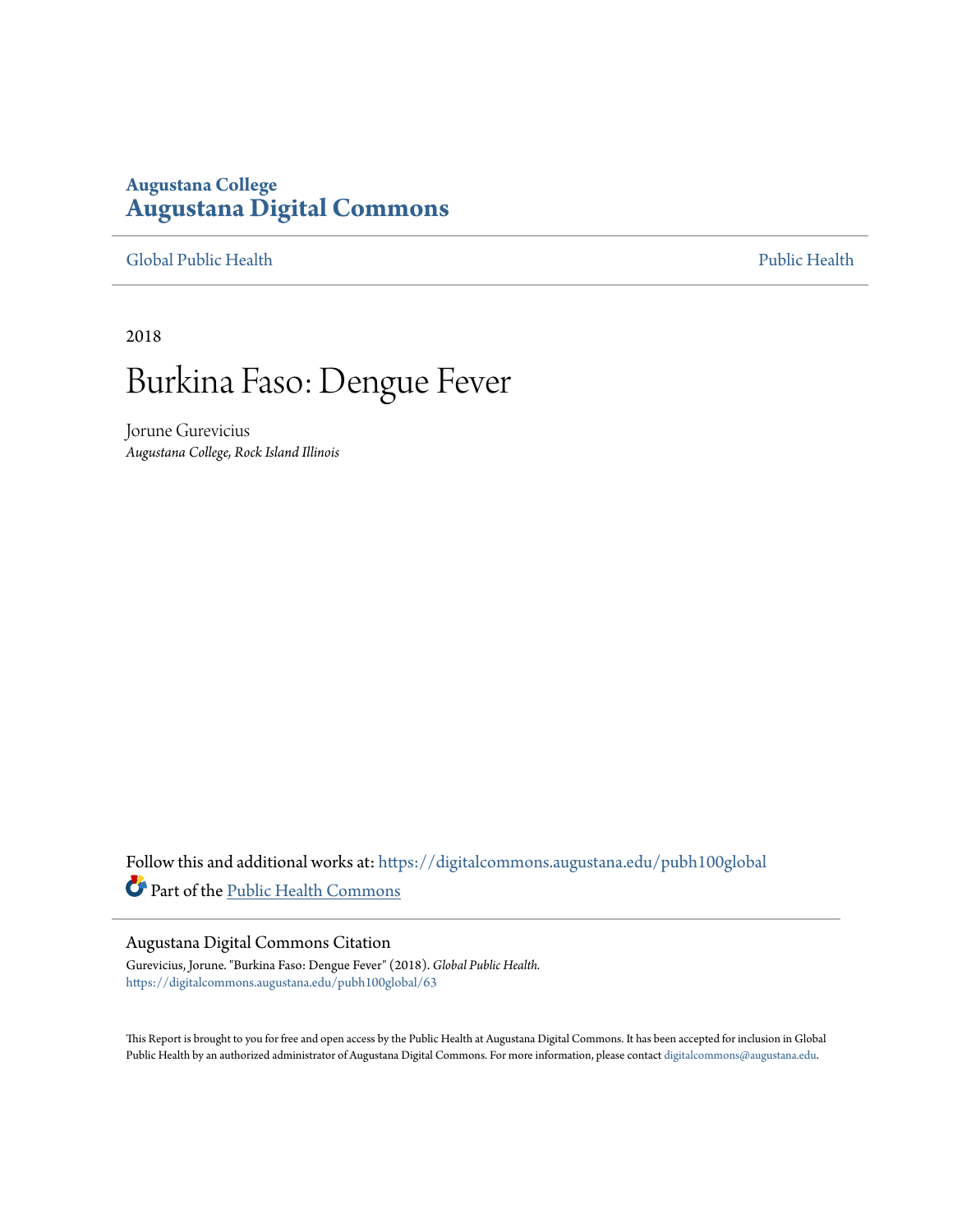# **Burkina Faso: Dengue Fever**

Jorune Gurevicius

### **General & Political Information:**

#### **Location:**

! Burkina Faso is located in Africa and has the neighboring countries of Mali, Niger, Cote d'lvoire, Ghana, Benin, and Togo.

#### **Political Structure:**

Presidential Republic

! The Prime Minister is the head of the government and of a multiparty system, while the president is the head-of-state (Central Intelligence Agency, 2017).



- ! The people elect the President for a five-year term. Their democratic-presidential election allows the country to know the results within twenty-four hours, after polls close. (Scott, 2015).
- ! President chooses the Supreme Court judge (Central Intelligence Agency, 2017).

### **Challenges:**

#### **Internal** (Africa and The World, 2017):

- One of the poorest countries in the world; about 45% of the population lives below the poverty line
- Lowest literacy rate in the world  $(36%)$
- ! Lack of clean water due to droughts and desertification
- ! Overpopulation, deforestation, and over grazing of farm animals are making the environment deteriorate

#### **External** (Africa and The World, 2017):

- In 2016 there were 95,000 people living with HIV/AIDS in Burkina Faso and 3,100 deaths occurred because of it
- ! Cases of dengue fever, malaria, yellow fever, rabies, bacterial and protozoa diarrhea, and typhoid fever also occur



## **Demographics of Burkina Faso:**

#### **2017 Population:** 17.3 million

|                          | <b>Religion</b> ("Religious Beliefs," 2017)       |                          | <b>Race &amp; Ethnicity</b> ("Largest Ethnic," 2017) |
|--------------------------|---------------------------------------------------|--------------------------|------------------------------------------------------|
|                          | Islam $(61.1\%)$                                  | -                        | Mossi $(50.2\%)$                                     |
| $\overline{\phantom{a}}$ | Roman Catholic Christianity (19%)                 |                          | Fulani (9.4%)                                        |
| $\blacksquare$           | Traditional African Religious and/or Folk Beliefs | $\overline{\phantom{a}}$ | Bobo (5.9%)                                          |
|                          | $(11.3\%)$                                        | $\overline{\phantom{0}}$ | Gurma $(5.8\%)$                                      |
| $\blacksquare$           | Protestant Christianity (5.5%)                    | $\overline{\phantom{a}}$ | Mandé $(5.3\%)$                                      |
| $\blacksquare$           | Atheist or Agnosticism (1.0%)                     | $\overline{\phantom{0}}$ | Senufo $(4.9\%)$                                     |
|                          | Other Beliefs $(2.1\%)$                           | -                        | Gurunsi $(4.8\%)$                                    |
|                          |                                                   | $\overline{\phantom{a}}$ | Lobi $(4.7\%)$                                       |
|                          |                                                   |                          | Other Beliefs $(6.5\%)$                              |
|                          |                                                   |                          |                                                      |